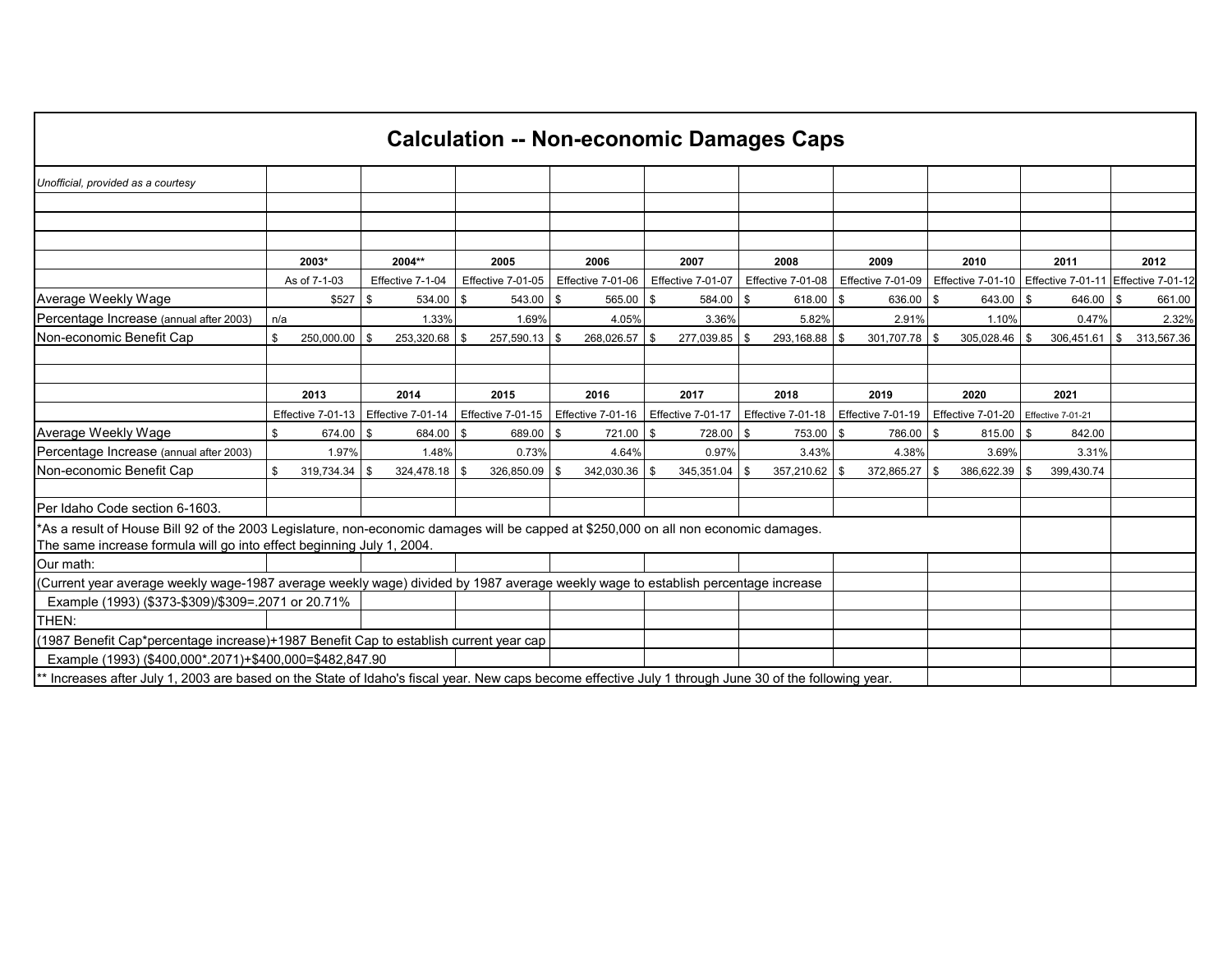## Calculation -- Non-economic

Unofficial, provided as a courtesy

|                                                 | 1987            |     | 1988          | 1989       |      | 1990       |  |
|-------------------------------------------------|-----------------|-----|---------------|------------|------|------------|--|
| Average Weekly Wage<br>Percentage Increase (Cum | \$<br>309.00 \$ |     | 314.00 \$     | 323.00     | - \$ | 334.00     |  |
| thru 2003)                                      |                 |     | 1.62%         | 4.53%      |      | 8.09%      |  |
| Non-economic Benefit Cap \$                     | 400.000.00      | -\$ | 406.472.49 \$ | 418.122.98 | - \$ | 432,362.46 |  |
|                                                 | 1996            |     | 1997          | 1998       |      | 1999       |  |
| Average Weekly Wage                             | \$<br>415.00 \$ |     | 433.00 \$     | 443.00     | - \$ | 456.00     |  |
| Percentage Increase                             | 34.30%          |     | 40.13%        | 43.37%     |      | 47.57%     |  |
| Non-economic Benefit Cap \$                     | 537.216.83 \$   |     | 560.517.80 \$ | 573.462.78 | - \$ | 590.291.26 |  |

|                             |              | 2003*         |     | $2004**$         | 2005              |      | 2006              |
|-----------------------------|--------------|---------------|-----|------------------|-------------------|------|-------------------|
|                             | As of 7-1-03 |               |     | Effective 7-1-04 | Effective 7-01-05 |      | Effective 7-01-06 |
| Average Weekly Wage         |              | \$527         | \$. | 534.00 \$        | 543.00            | - \$ | 565.00            |
| Percentage Increase         |              |               |     |                  |                   |      |                   |
| (annual after 2003)         | n/a          |               |     | 1.33%            | 1.69%             |      | 4.05%             |
| Non-economic Benefit Cap \$ |              | 250,000.00 \$ |     | 253,320.68       | 257,590.13        |      | 268.026.57        |

Per Idaho Code section 6-1603.

\*As a result of House Bill 92 of the 2003 Legislature, non-economic damages will be capped at \$250, effect beginning July 1, 2004.

Our math:

(Current year average weekly wage-1987 average weekly wage) divided by 1987 average weekly wag Example (1993) (\$373-\$309)/\$309=.2071 or 20.71%

THEN:

(1987 Benefit Cap\*percentage increase)+1987 Benefit Cap to establish current year cap Example (1993) (\$400,000\*.2071)+\$400,000=\$482,847.90

\*\* Increases after July 1, 2003 are based on the State of Idaho's fiscal year. New caps become effect